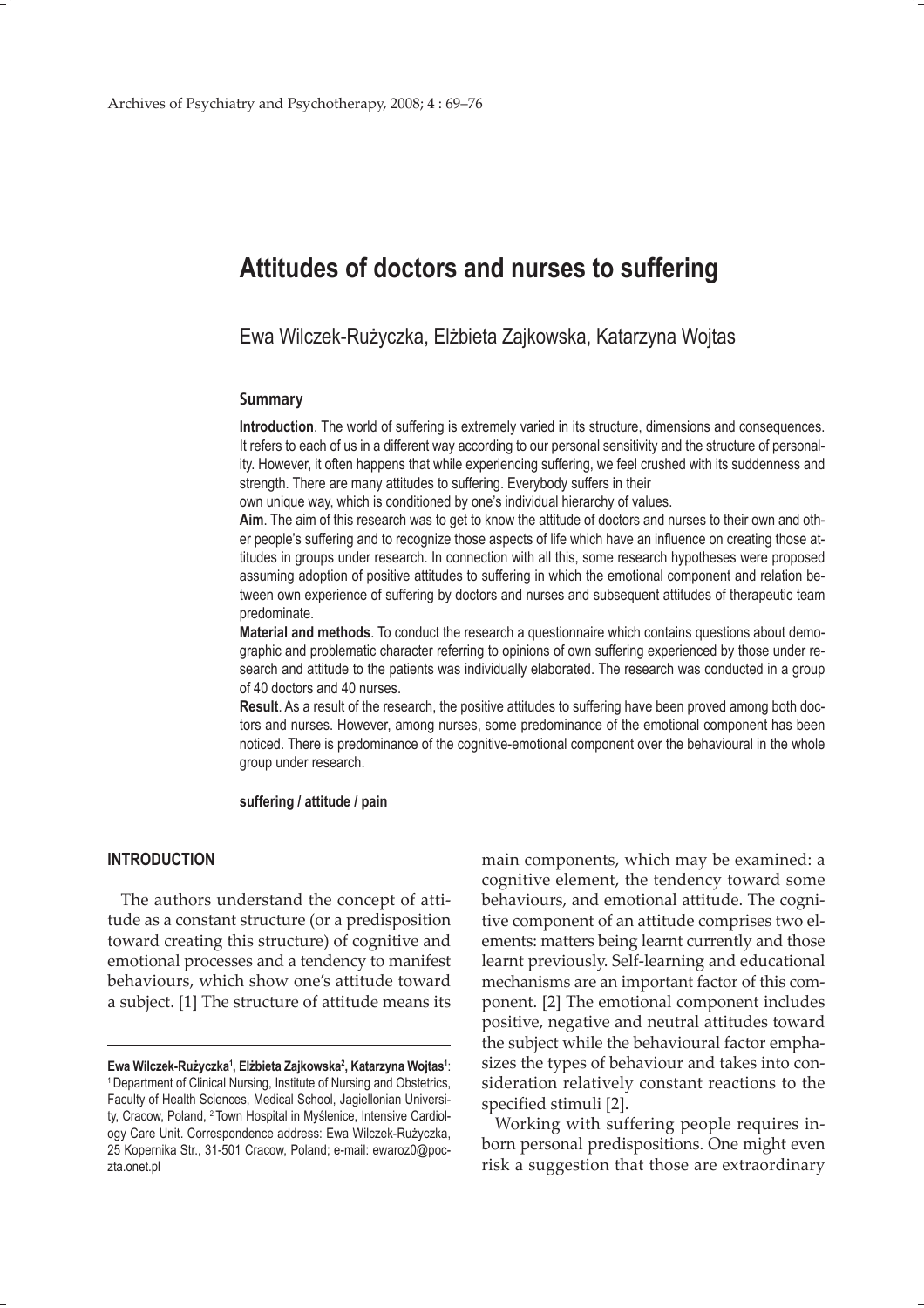skills. The members of a therapeutic team are expected not only to be a source of professional knowledge considering pain relief but they should also be able to accompany and understand their patient and give hope proportional to the health status and abilities of a suffering individual. Carers must be aware that physical suffering influences the mental spheres and often leads to negative emotional reactions e.g. frustration, anger and mutiny. Those behaviours result from the patient's sense of helplessness and the fact that patients don't accept their suffering. That is why the above mentioned skill of understanding others' behaviours and avoiding judging people as "good" or "bad" patients becomes so important. It seems relevant to underline the philosophical aspects of suffering by M. Scheller. The author emphasized that all kinds of suffering are "only subjective mental reflections and correlates of the victim's objective processes" regardless behaviours manifested by the suffering person. [3]. Patient's suffering poses many questions to be answered by one's family members e.g. what it is, what is the source of suffering and finally what is the meaning of it. At the beginning it seems that suffering is just a simple question "why". It reflects the mutiny, lack of approval, a kind of complaint. It is also an absolute loneliness; one is immersed in the painful "why", turned from the world and other people. A human-being suffers alone and is unable to find any reasonable explanation for the experienced suffering.

Lukas paid special attention to the psychological aspect of suffering. According to Lukas, one doesn't suffer because of a normal situation, in which she or he found himself, but because there is no sense in that. People suffer not because they couldn't fulfil their needs but because they can't answer why those needs couldn't be satisfied. [4] Meanwhile, Frankl emphasizes that only humans can be related to as those suffering. Suffering means manifesting an attitude toward things that happen to a person and are painful. However, it also means that people are not ruled by their fate, they aren't shaped by it, grow above their fortune and form it on their own. If human suffering is understood that way than Frankl's credo, which was his leading theory in the therapeutic practice, doesn't seems to sound paradoxical. It says that the task of a therapist is not

to deprive people of suffering but to teach them how to manage it [5].

It is rather impossible to teach a person how to accept suffering and to show the meaning of it. A suffering individual must rather develop his/ her attitude to it, which is always related to some personal decisions and personal entrusting. It is impossible to predict one's behaviours in a situation causing pain, weakness, disease or sadness. It is not known what must happen inside a man so he or she can overcome pain, despair, sadness or fears. And the way the man suffers affects his or her whole life. Those who discover the sense of suffering make their whole life meaningful and change the world to be a better place [5].

Those issues are significant for both doctors and nurses regardless the place they deliver medical and nursing care. That is why this study aims at discovering the attitudes manifested by nurses and medical doctors toward suffering and defining the sources and factors forming those attitudes.

# **MATERIAL AND METHODS**

The research tool used in this study was developed on the basis of the Attitudes toward Suffering Questionnaire created in the Department of Religion Psychology, the Pontifical Academy of Theology in Cracow. It comprises 36 questions: 1 is an open question, 18 are half-open and the remaining 17 are closed questions. It consists of socio-demographic and research parts regarding the attitudes of nurses and doctors toward their own suffering and the subjects of their care i.e. their suffering patients.

The study group comprised of 40 doctors and nurses working in the Public Health Care Centre in one of towns in Małopolska. The respondents worked in the following units: surgery and orthopaedics, internal diseases, intensive cardiology care and dialysis. Female participants comprised the vast majority of the study group (67%). As far as the age was concerned, the biggest subgroup included individuals aged from 28 to 35. The mean period of professional work was 12.3 and 16.6 years in the group of doctors and nurses, respectively.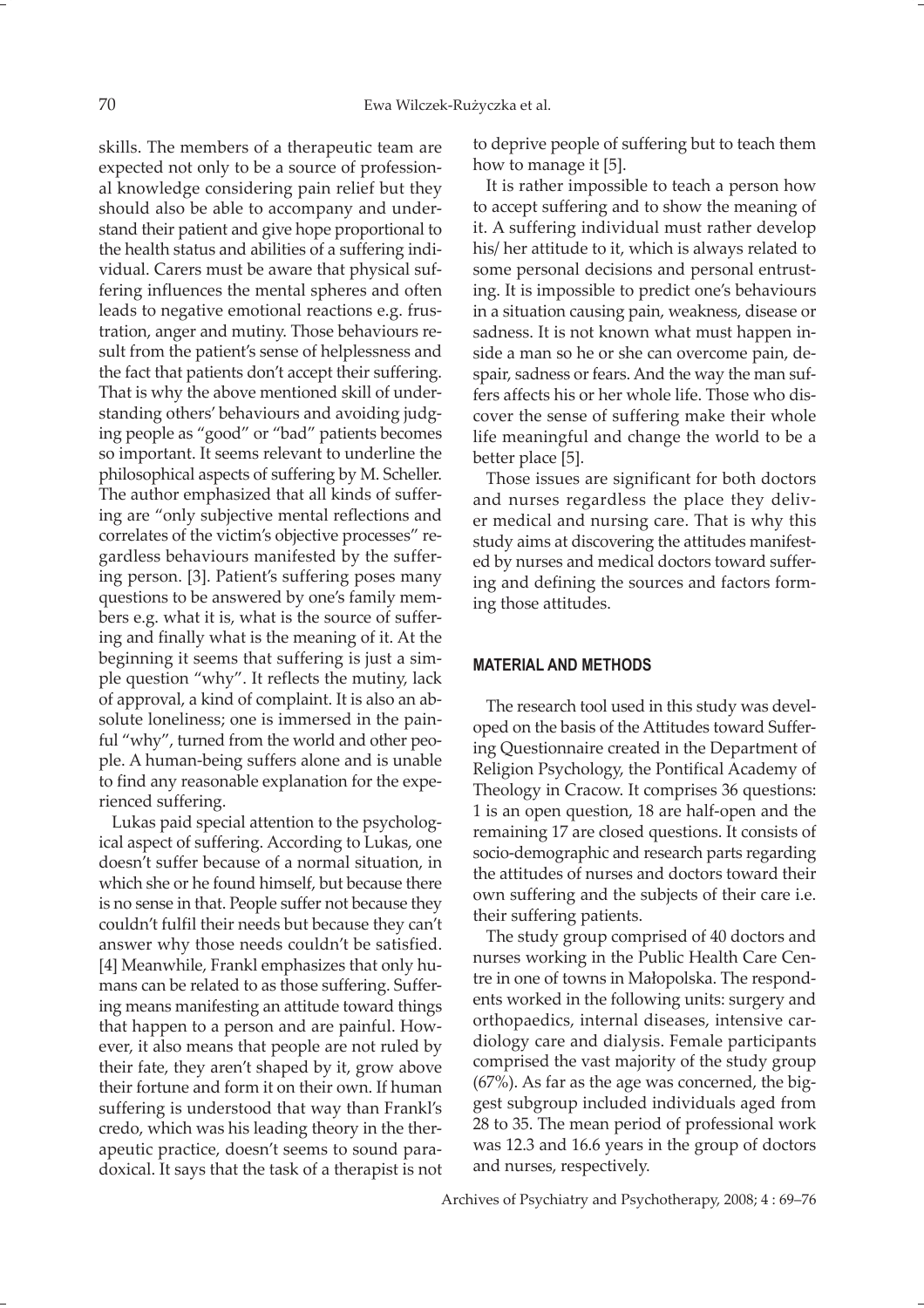### **RESULTS**

The ability of helping those suffering, accompanying them and manifesting positive attitudes toward the subjects of the provided care as well as the fact of suffering itself, are due to individual predispositions, undoubtedly. The term "empathy" was correctly understood by 87.1% of doctors and 57.7% of nurses (p=0.002) contrary to 12.9% of doctors and 38.46% of nurses, who had different ideas of empathy (p=0.005). Table 1 presents those data.

#### **Table1.** Understanding the term of empathy

| Answer  | <b>Doctors</b> | <b>Nurses</b> | P value     |
|---------|----------------|---------------|-------------|
| correct | 87.1%          | 57 7%         | $p = 0.002$ |
| wrong   | 12.9%          | 38.46%        | $p = 0.005$ |

According to the respondents, topics considering problems of another man's suffering were rare during their education, and 32.5% of doctors and 15% of nurses said they never talked about those issues (p=0.03). Table 2 shows those results.

**Table 2.** The presence of topics related to suffering during studies and trainings

| Answer             | Doctors | Nurses | P value    |
|--------------------|---------|--------|------------|
| Lack of this topic | 32.5%   | 15.0%  | $P = 0.03$ |

Respondents' experience of suffering and feelings accompanying it.

Mother's or father's disease was the first contact with suffering for 52.5% of nurses and 20% of doctors while 17.5% of doctors and 2.5% of nurses said they met suffering for the first time while taking care of individuals not related with them. Table 3 includes data regarding this question.

| Answer                          | Doctors | <b>Nurses</b> | P value     |
|---------------------------------|---------|---------------|-------------|
| Mother's or father's<br>disease | 20.0%   | 52.5%         | $p = 0.001$ |
| Stranger's disease              | 17.5%   | 2.5%          | $p = 0.01$  |

According to the respondents, 65% of doctors and 62.5% of nurses, they talked about suffering only when it was necessary. Open discussions in that field were led by 27.5% and 32.5% of doctors and nurses, respectively.

Archives of Psychiatry and Psychotherapy, 2008; 4 : 69–76

Suffering of the closest person was the main factor responsible for forming one's attitude toward suffering among 40% of nurses and 25% of doctors. Thirty percent of nurses and 25% of doctors declared their attitude was a consequence of religious upbringing. None of the respondents formed the attitude toward suffering using the mass-media. In the opinion of 40% of nurses and 28% of doctors the Bible allows to develop the attitude towards the discussed subject while 28% of doctors said they had no readingmatter, which could influence their behaviour. The role of faith in this matter was underlined by 55% of nurses and 47.5% of doctors.

As far as the ability of suffering for someone was concerned, 72.5% of doctors and 67.5% of nurses said they were ready to do it, which is a positive proof of their sensitivity and altruism. Some nurses (22.5%) and doctors (12.5%) declared they would save the life of another person with whom they had no emotional bound.

The nurse and doctor respondents think about their own suffering only sometimes (65% and 50%, respectively). Statistically significant difference was observed for the following answer: "I think about my own suffering once a year or less often" (p=0.003). The answer "I often think about my own suffering" was within the limit of significance (p=0.05) (Tab.4).

The most difficult elements of suffering for most respondents (60%) included the sense of

**Table 4.** Thinking about own suffering

| Answer                                | Doctors | <b>Nurses</b> | P value     |
|---------------------------------------|---------|---------------|-------------|
| often                                 | 7.5%    | 20.0%         | $p = 0.05$  |
| seldom (once a year<br>or less often) | 27.5%   | 5.0%          | $p = 0.003$ |

helplessness, pain (22.5% of nurses believed this is an important problem while in the group of doctors only 5% had that point of view (p=0.01)), the feeling of uncertainty and awaiting, fear and anxiety was noted by 12.5% of doctors (Tab. 5).

**Table 5.** The most difficult feeling in my own suffering

| Answer                                                              | <b>Doctors</b> | <b>Nurses</b> | P value    |
|---------------------------------------------------------------------|----------------|---------------|------------|
| pain                                                                | 5,0%           | 22,5%         | $p = 0.01$ |
| uncertainty and awaiting,<br>fear, anxiety, prolonging<br>suffering | 12,5%          | 0%            | $p = 0.01$ |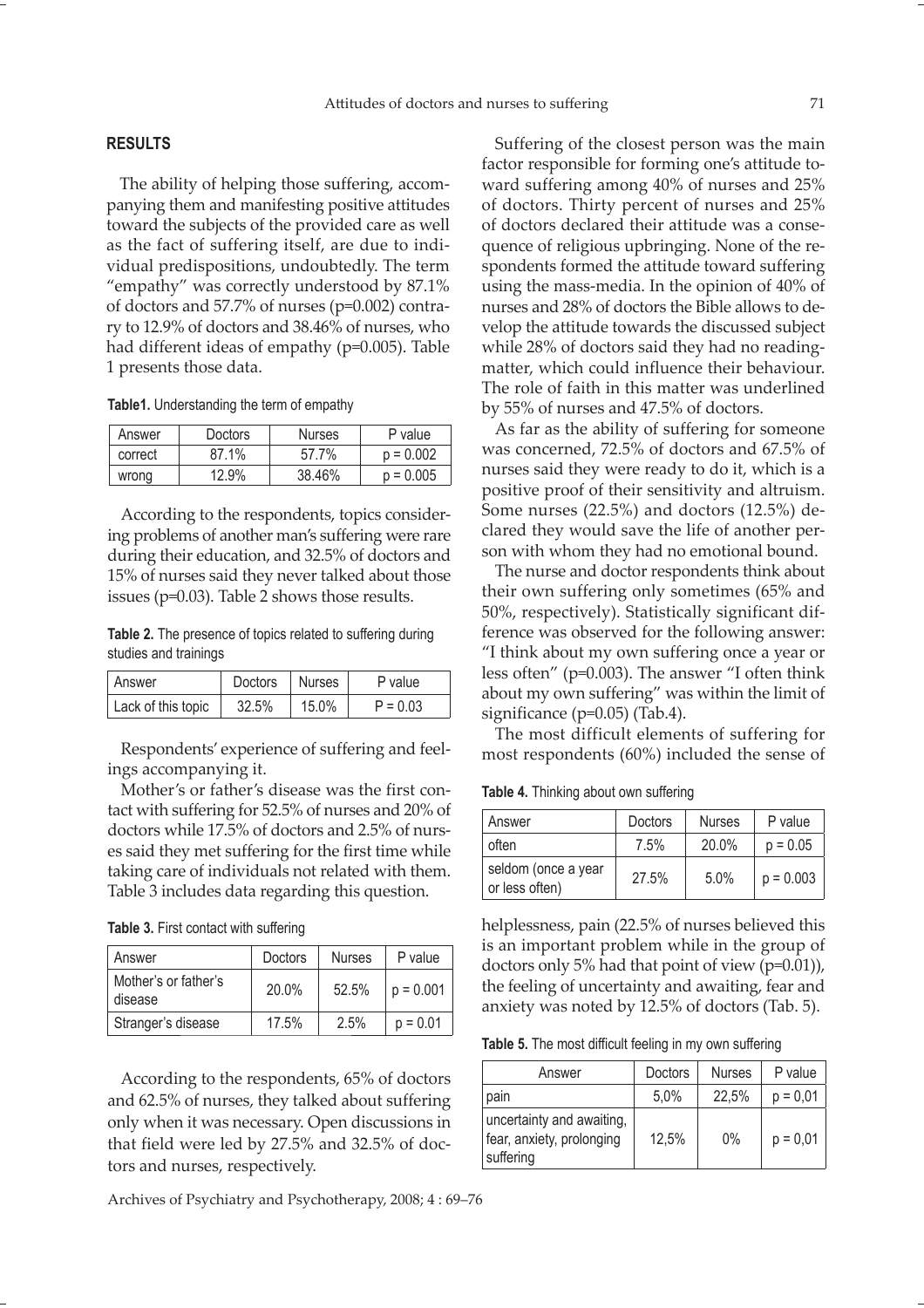As far as positive changes in one's life after the contact with one's own or another man's suffering was concerned, 5% of doctors and 22.5% of nurses said they "appreciated their life" (p=0.01) while 15% of doctors and 2.5% of nurses added they "became sensitive to other people suffering or this suffering developed the need for fight in me". These were the examples of the respondent's answers. The difference regarding the choice of those responses turned out to be statistically significant (p=0.02) (Tab. 6).

|  |  | Table 6. The influence of experienced suffering on the attitudes |  |  |
|--|--|------------------------------------------------------------------|--|--|
|  |  |                                                                  |  |  |

| Answer                                                                                                      | Doctors | <b>Nurses</b> | P value    |
|-------------------------------------------------------------------------------------------------------------|---------|---------------|------------|
| I appreciate the life                                                                                       | 5.0%    | 22.5%         | $p = 0.01$ |
| • I became sensitive<br>to other people suffering<br>· I accept things I can't change<br>The need for fight | 15.0%   | 2.5%          | $p = 0.02$ |

## **Helping the suffering**

When asked what they would expect while suffering, 37.5% of doctors and 22.5% of nurses would expect the presence of another person. However, words and gestures of comfort wouldn't matter for 2.5% of the respondents. Understanding would be a significant help for 10% and 25% of doctors and nurses, respectively (p=0.04) (Tab. 7).

**Table 7.** Expectations in one's own suffering

| I Answer              | Doctors | <b>Nurses</b> | . P value  |
|-----------------------|---------|---------------|------------|
| understanding   10.0% |         | 25.0%         | $p = 0.04$ |

The discussed forms of help were expected from the closest family members. This source of support was mentioned by 40% of all the respondents. Significant group of participants would seek comfort in prayer and God as it was declared by 33% of doctors and 20% of the nurses. Only 17.55 of the nurses said they would turn to the Mother of God for help (p=0.003) (Tab. 8).

**Table 8.** Expected source of help in one's own suffering

| l Answer      | <b>Doctors</b> |       | P value     |  |
|---------------|----------------|-------|-------------|--|
| Mother of God | ገ%             | 17.5% | $p = 0.003$ |  |

As far as a form of support was concerned, 32.5% of the respondents believed it should be a concrete form of help while understanding, conversation and the presence of another man were less important. The participants were asked to define the hierarchy of support forms giving them a rank ranging from 1 to 5. According to the respondents, commitment in constant care of a patient would be the most important and needed form of help (61.25% of nurses and doctors). Nursing care of bedridden patients was the second most frequent answer (48.75%). Conversations (38.75%) and material help (52.5%) were respectively the third and fourth most often mentioned forms of help. Being a volunteer was classified at the last, fifth position (58.75% of the respondents).

The participants of this study were asked to characterize suffering and they pointed to two different aspects of suffering i.e. physical and psychical suffering, which may concern many spheres of human life. According to 65% of the nurses and 45% doctors, the presence and the attitude directed towards accompanying the patient were the most desired forms of help (p=0.03). None of the respondents would recommend the phone helpline as the most effective form of support (Tab. 9).

**Table 9**. The most effective form of help for people suffering psychically

| Answer       | <b>Doctors</b> |       | P value    |  |
|--------------|----------------|-------|------------|--|
| Be with them | 45.0%          | 65.0% | $p = 0.03$ |  |

# **EVALUATION OF THE PRESENTED COMPONENTS DONE BY THE RESPONDENTS**

#### **The emotional component**

Analysis of the emotional component of the attitude included assigning it questionnaire items and key answers, which would describe this aspect. The answers given by nurses and doctors were presented in the form of quantitative analysis. Most answers were chosen by a larger number of nurse than doctor respondents. Only the first one, concerning pain experience, was an exception i.e. it was chosen by 22.5% doctors and 15% of nurses. Both studied groups i.e. nurses and doctors (60%) believed that helplessness was the most difficult feeling while suffering. The chi-square analysis comparing the frequency of responses between both groups revealed

Archives of Psychiatry and Psychotherapy, 2008; 4 : 69–76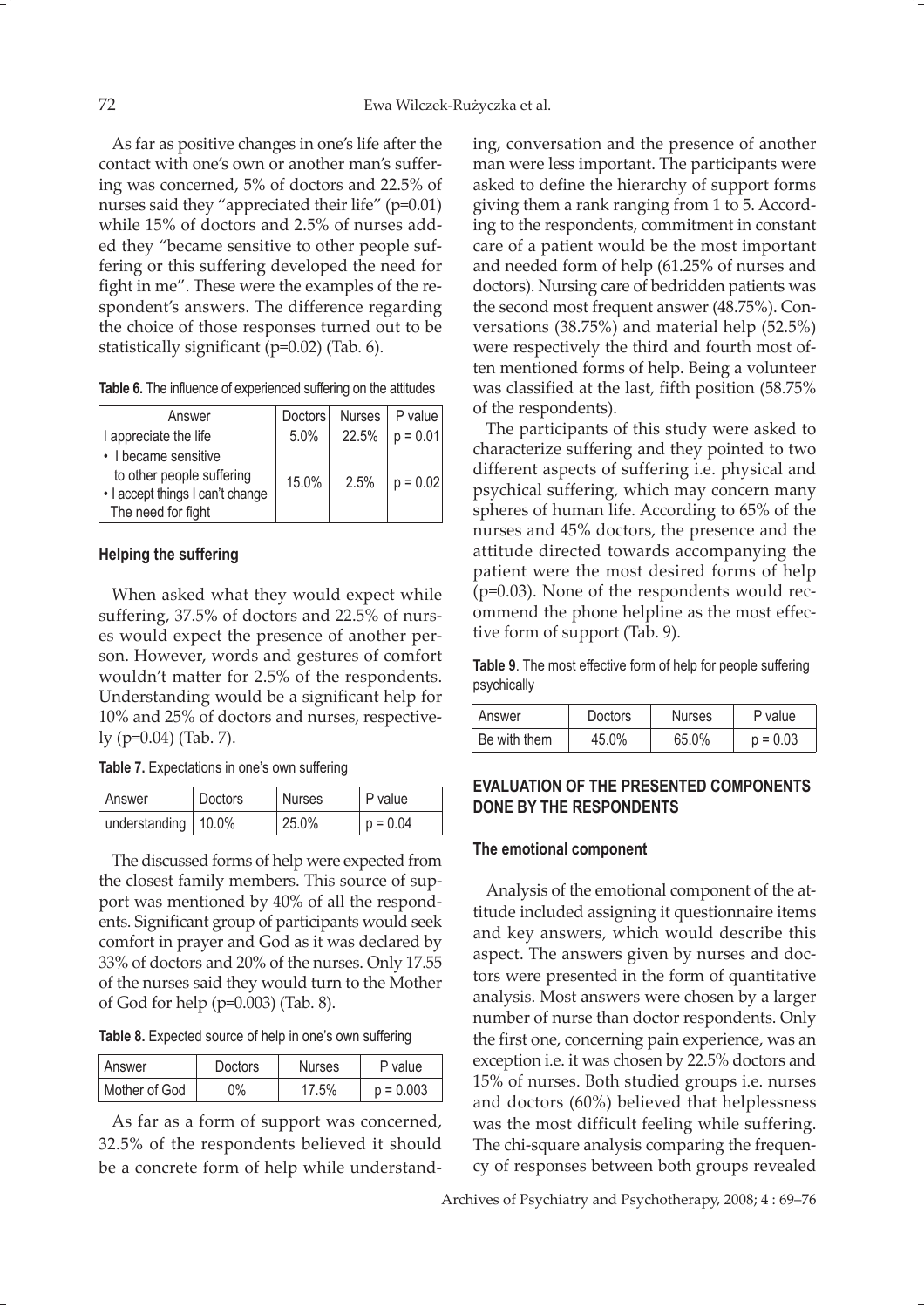no statistically significant difference. However, nurses scored higher than doctors, which may suggest that nurses have a stronger tendency toward emotional behaviours. It is possible that a statistically significant difference would be observed if the study group was bigger.

were assigned to it with only one specific answer. Table 12 shows small predominance in the indications obtained from the nurses. However, further statistical analysis didn't prove any significant difference between the study groups. Ta-

|                                                          | Respondents |      |        |      |  |
|----------------------------------------------------------|-------------|------|--------|------|--|
| specification - Total number of the participants 80      | doctors     |      | nurses |      |  |
|                                                          | number      | $\%$ | number | $\%$ |  |
| Suffering means experiencing pain                        | 9           | 22.5 | 6      | 15.0 |  |
| Suffering is helplessness                                | 24          | 60.0 | 24     | 60.0 |  |
| Suffering is an internal mutiny                          | 9           | 22.5 | 13     | 32.5 |  |
| Loneliness is the easiest form of suffering to deal with | 11          | 27.5 | 15     | 37.5 |  |
| Suffering known only to family                           | 20          | 50.0 | 27     | 67.5 |  |
| Attitude toward suffering: fear                          | 19          | 47.5 | 21     | 52.5 |  |
| Commitment is a form of help in suffering                | 19          | 47.5 | 24     | 60.0 |  |

**Table 10.** Emotional component of the attitude toward suffering in the respondents' opinion

## **The cognitive component**

Survey questions were also assigned to assess the cognitive component (one specific answer). First four points in the cognitive aspect were chosen more frequently by nurses than by the doctors, contrary to the following three ones. The analysis of the obtained data didn't result with the value of statistically significant difference (p=0.35). Table 11 presents the distribution of responses in the studied groups.

ble 12 presents the frequency of indications to the following answers.

Summarizing the above mentioned results of analysis, a predominance of the cognitive-emotional component over the behavioural factors was observed in both study groups i.e. doctors and nurses. The groups were compared using the chi-square test, however no statistically significant difference was obtained in the discussed aspects (Tab. 13).

**Table 11.** Factors influencing the cognitive component of attitudes toward suffering

|                                                     | Respondents |      |        |      |
|-----------------------------------------------------|-------------|------|--------|------|
| specification — total number of the participants 80 | doctors     |      | nurses |      |
|                                                     | number      | $\%$ | number | $\%$ |
| suffering of a close person                         | 10          | 25.0 | 16     | 40.0 |
| faith                                               | 19          | 47.5 | 22     | 55.0 |
| understanding and the will to help                  | 10          | 25.0 | 15     | 37.5 |
| insufficient number of classes during the studies   | 22          | 55.0 | 27     | 67.5 |
| suffering influences the growth                     | 38          | 95.0 | 36     | 90.0 |
| hope gives strength in the fight against diseases   | 29          | 72.5 | 25     | 62.5 |

# **The behavioural component**

While considering the behavioural component of attitudes toward suffering, survey questions

In the opinion of 72.5% of doctors and 80% of nurses, suffering is related to negative feelings. Most respondents (80% of nurses and doctors) declared the attitude toward suffering full of un-

Archives of Psychiatry and Psychotherapy, 2008; 4 : 69–76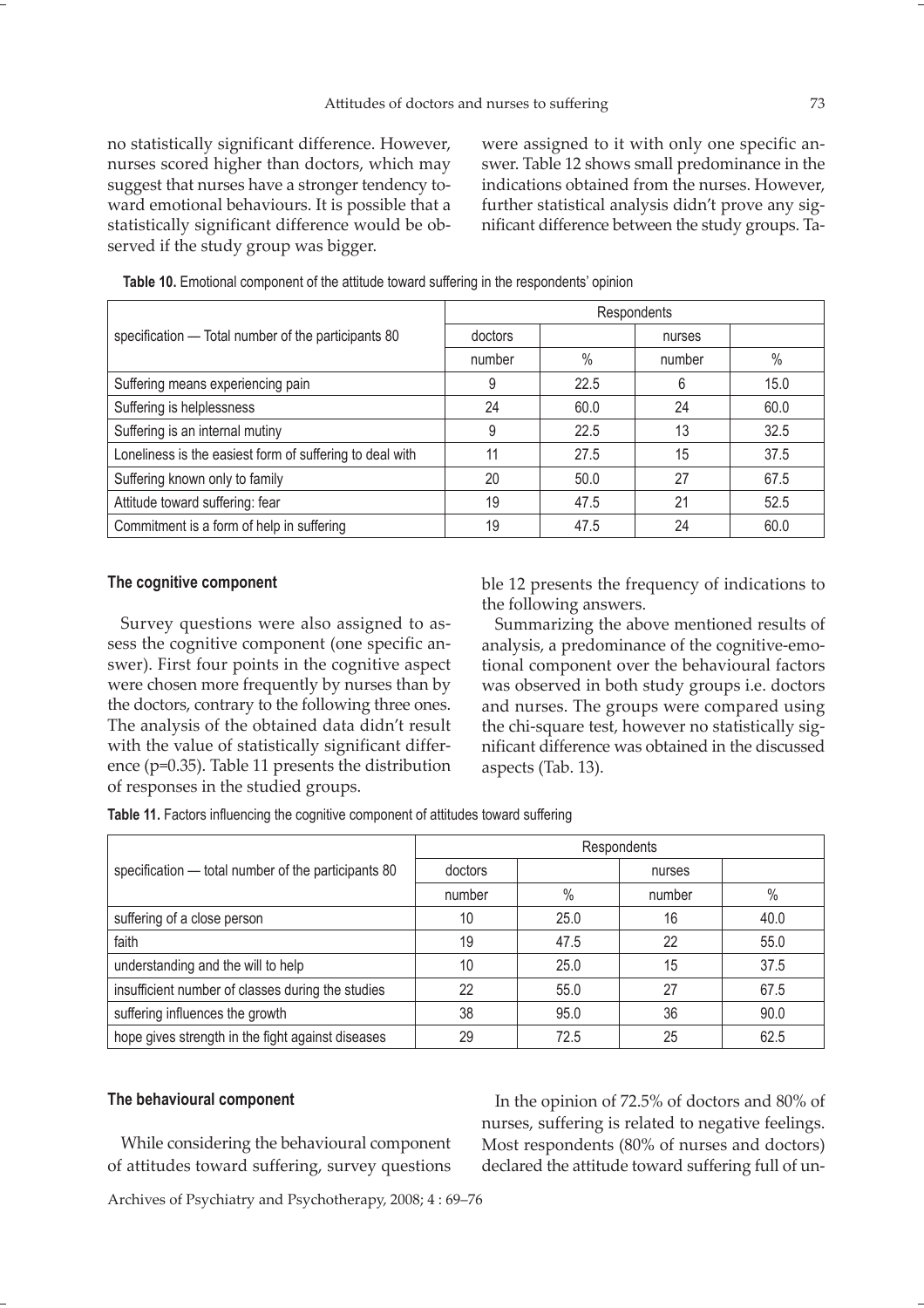|                                                             | Respondents |      |        |      |
|-------------------------------------------------------------|-------------|------|--------|------|
| specification - total number of the participants 80         | doctors     |      | nurses |      |
|                                                             | number      | $\%$ | number | $\%$ |
| Open discussion about suffering                             | 11          | 27.5 | 13     | 32.5 |
| consent to suffering if that would save someone's life      | 5           | 12.5 |        | 22.5 |
| suffering causes the question "why me?"                     | 6           | 15.0 | 12     | 30.0 |
| when suffering I would expects the presence of other people | 15          | 37.5 |        | 22.5 |
| help expected from a doctor/ nurse                          | 5           | 12.5 |        | 10.0 |
| suffering should be minimized in a dignified way            | 23          | 57.5 | 24     | 60.0 |
| personnel offer help                                        | 14          | 35.0 | 12     | 30.0 |

| Table 12. Factors influencing the behavioral component of attitudes toward suffering according to the respondents |  |  |  |  |
|-------------------------------------------------------------------------------------------------------------------|--|--|--|--|
|-------------------------------------------------------------------------------------------------------------------|--|--|--|--|

**Table 13.** The sum of scores obtained in the discussed components. N — the number of respondents, SD — standard deviation

| parameters           | Doctors/ SD      | Nurses/SD        |
|----------------------|------------------|------------------|
| emotional component  | $2.775 \pm 1.23$ | $3.250 \pm 1.08$ |
| cognitive component  | $3.750 \pm 1.21$ | $4.000 \pm 1.20$ |
| behavioral component | $1.975 \pm 1.16$ | $2.075 \pm 1.25$ |
|                      | 40               | 40               |

derstanding. Despite the episodes of aggression shown by patients, 62.5% of doctors and 70% of nurses were willing to continue helping those who suffer. The need for deeper understanding of topics related to suffering, which reflected the positive attitude, was declared by 85% of nurses and 67.5% of doctors. The vast majority of the participants would take positive actions toward suffering present in the world.

# **DISCUSSION**

Suffering, pain, discomfort… When asked about the frequency of their reflection concerning those feelings, most people would wonder where this question came from. Nowadays people, lost in their everyday duties and tasks, don't think about those unpleasant things. It is possible that proportions between the chase for new professional successes and money and deeper reflection regarding those negative emotions and difficult situations changes with one's age and life experience. Maybe it's unfair to judge badly all those people who refuse to accept that human life is not only a chain of success but also

suffering. However, it seems that they should at least be aware of the fact that suffering is real.

It is very likely that the process of making suffering in human life unreal is promoted by mass-media, educational and upbringing models, which treat this topic marginally. Therefore, escaping such reflections may be a kind of defensive mechanism from everything that is ugly, difficult and uncomfortable in life. But why does that happen? The answer seems to be obvious. When we don't know something or don't understand it, we become cautious. We prefer to be safe or convince ourselves that this problem doesn't exist. Maybe this reaction is natural to something exceeding our schematic and organized picture of reality in which phenomena like suffering, pain or death are discussed only "on the occasion".

But one must remember that understanding the world in the category of joy and realization of personal plans becomes a trap, for suffering comes upon us or our relatives sooner or later and it is very difficult to confront this situation then. Suffering is an experience not only in the physical dimension but it often coexists with the psychic sphere, which is much more difficult to manage e.g. chronic disease or cancer. Medi-

Archives of Psychiatry and Psychotherapy, 2008; 4 : 69–76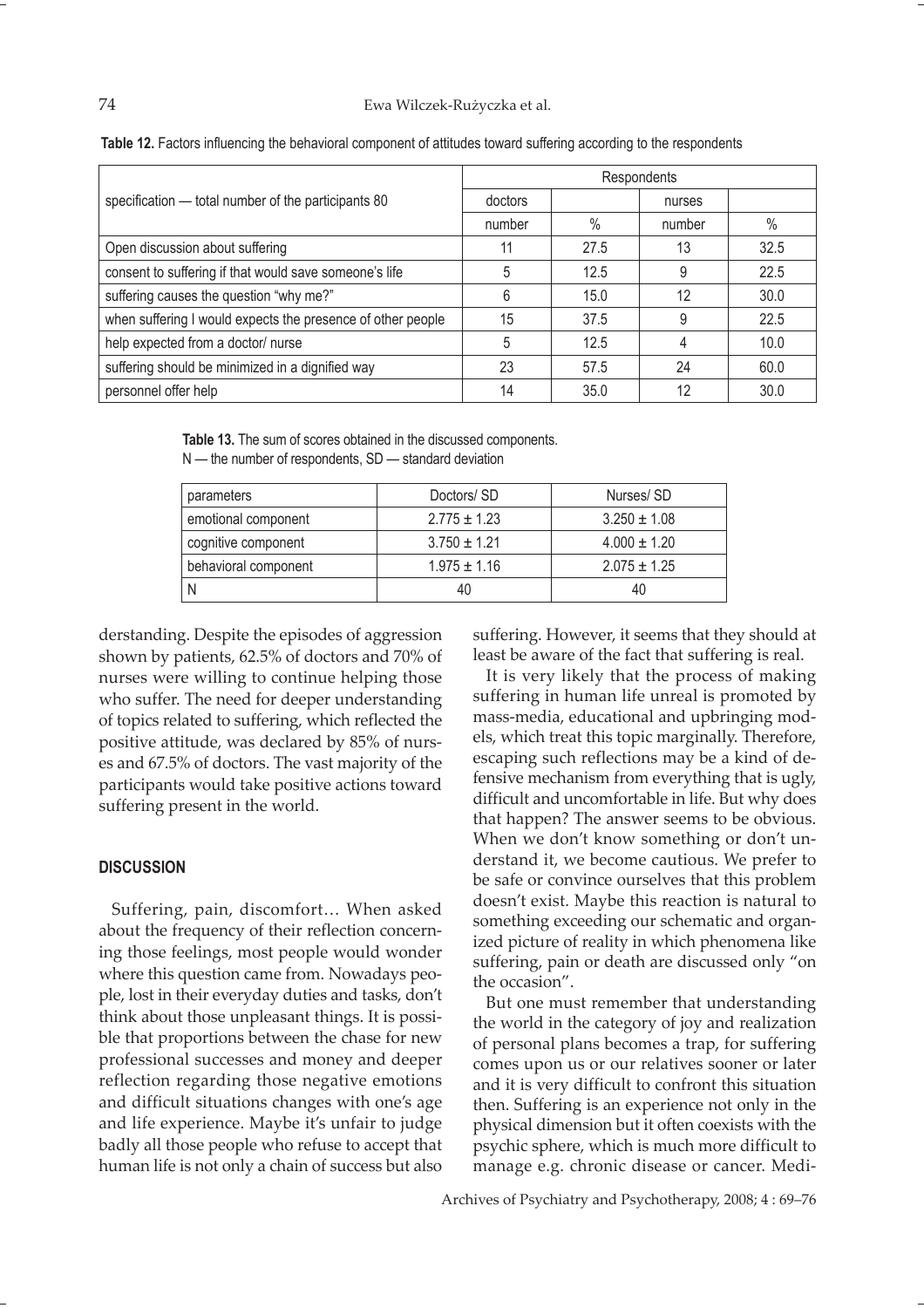cal personnel i.e. doctors or nurses have tasks like accompanying those suffering and helping them, inscribed in their fundamental professional duties.

Medical literature includes papers discussing those issues and specific attitudes toward suffering people. It seems relevant that the analysis of attitudes toward the suffering includes historical and cultural aspects of the environment. "Cultural factors predict the attitude toward suffering and behaviours in specific situations" [6]. Walden-Galuszko says that pain experienced in the psychic sphere isn't treated unequivocally. " Different cultures, traditions and historical periods assessed pain in various ways – sometimes it was evil and must have been destroyed, sometimes it was a symptom of courage or element of character, an "educational" factor making people sensitive to the needs of others or a life necessity, which must have been accepted" [7]. The author also presents the stages of pain and describes suffering as a complex phenomenon implicated by emotional reactions based on fear and anger etc.

Personal traits and methods of managing pain are also important when suffering is concerned. Therefore, whether one seeks help or the contrary, depends on how pain is perceived by one's surroundings.

The ability of understanding the meaning of being with the suffering is a very complex and difficult art, which fully reflects the holistic character of care provided by the therapeutic team. The attitude presented by A. Schweitzer and C. Saunders and described by B. Stelcer may be used as an example [8]. Schweitzer as a priest, doctor and philosopher took every possible action in order to alleviate human suffering. A similar pattern of interventions was chosen by the well known C. Saunders. She decided for medical education so as to learn about pain and methods of its relief. She emphasized a multidimensional character of the experienced pain and underlined that "if a patient is heard and understood, the fear will decrease, therefore the subjective sense of pain as well as the requests for analgesics will be weaker" [p.54]. This pattern of thinking finds its reflection in the study group. The participants also believed that their presence and being with patients as well as showing empathy are indispensable when helping those suffering

(this attitude of care for another person and willingness to alleviate one's suffering comprise the fundamentals of the hospice movement). B. Czerska presents a similar view on the essence of empathy when taking care of the suffering. [9] "The presence of an empathic doctor able to understand the situation guarantees the intimate sense of being understood" [9]. That's when the therapeutic relation and the sense of security starts. Interesting results were presented by Leppert et al., who studied the discussed subject among doctors and medical students [10]. These authors asked the respondents to define suffering and pain. The participants usually were unable to separate those terms and defined them as unpleasant feelings, discomfort. Others defined pain as a mental experience, while suffering was understood by them as a combination of physical pain with spiritual and mental experiences. There were also opinions saying that "pain and suffering are experiences fixing their whole attention to them and making normal life impossible". Our findings are consistent with those above mentioned ones. Our study group also believed that suffering comprises both, the mental and physical spheres.

A short presentation of various authors' opinions on suffering and the attitude toward the subject of care proves that this topic is an important issue for the medical personnel. Being aware of suffering and the necessary confrontation with it should be reflected in educational programs for future graduates of medical schools.

Therefore, maybe the opinions that it is impossible to teach a person the attitude of accepting suffering and to show one its meaning are not fully true? If a person taking care of a suffering individual shows the acceptance for suffering, then the career will help the caretaker to reconcile oneself with one's life situation.

## **CONCLUSIONS**

1. Both doctors and nurses show positive attitudes toward suffering. There is no significant difference in their attitudes though some predominance of the emotional component is observed among nurses.